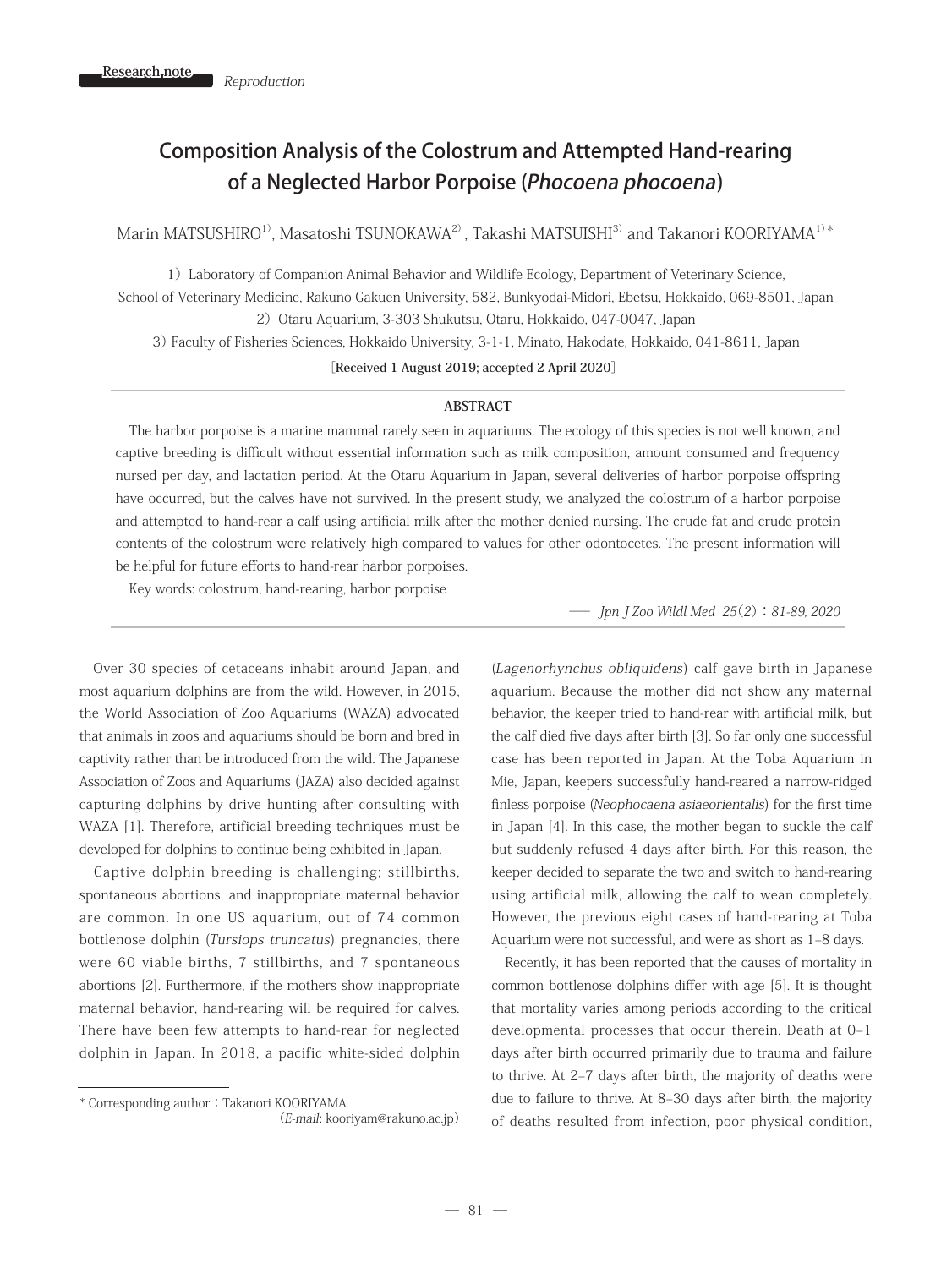and a poorly developed immune system. To ensure successful hand-rearing, it is important to provide sufficient nutrition to promote a healthy weight and proper immune function.

The harbor porpoise (Phocoena phocoena) is a small cetacean that is widely distributed in coastal areas of the Northern Hemisphere [6]. They have a short lactation period (8–12 months) compared to other delphinids (typically 12–20 months) [7, 8]. There are a few examples of breeding harbor porpoises in captivity [9, 10]. The Otaru Aquarium in Japan provides the only example of rearing and breeding small herds [11]. Two births have occurred at the Otaru Aquarium. In the first case, the mother had a miscarriage. In the second case, the calf died soon after birth as a result of liver damage caused by compression of the birth canal [12]. Protocols for hand-rearing have already been established for bottlenose dolphins [13]. On the other hand, due to the small number of successful cases, protocols for hand-rearing harbor porpoises have not yet been established.

 Milk is the only source of nutrition for calves, whose growth is strongly tied to milk composition. Moreover, milk plays an important role for newborn animals in terms of immunity. Ungulates produce colostrum that is rich in proteins, which contribute to the formation of enzymes and antibodies [14]. The protein composition of colostrum differs widely across species. However, reliable information on the milk composition of dolphins and whales is surprisingly scarce, particularly with regard to colostrum [7, 15]. Little information for milk composition exists for closely related species of the harbor porpoise. As for narrow-ridged finless porpoise species, their milk composition has been analyzed at 8 days after birth [4] and at different lactation stages in porpoises that are distributed in freshwater and in seawater [16]. In the beluga (Delphinapterus leucas), the basic milk components have been analyzed for milk collected 6 hr after the death of the mother [17]. The only available data for the basic milk components of the harbor porpoise date back 130 years [18]. Furthermore, lactation periods were not reported in the aforementioned studies of the beluga or of harbor porpoises. According to staff members of aquariums, only one artificial milk product has been developed in Japan for marine mammals (Snow Brand Milk Products Company, td., Tokyo, Japan), and it the only commercially available product for various types of animals. Moreover, this product is not currently manufactured and is difficult to obtain. Thus, if the composition of natural milk



Fig. 1 The focal calf 2 days after birth.

can be determined, artificial milk with a more appropriate composition can be produced for calves.

 In the present study, we analyzed a rare sample of colostrum of a harbor porpoise mother from the Otaru Aquarium in Hokkaido, Japan. We determined the characteristics of harbor porpoise milk by comparing its composition with those of milk from other odontocetes. We also suggest improvements for marine mammal-specific artificial milk.

 A milk sample (colostrum) was obtained from a female harbor porpoise (estimated age of 14 years) kept at the Otaru Aquarium. The mother gave birth on May 30, 2017. The calf was female, and weighed 9.7 kg and measured 78.5 cm long 2 days after birth (Fig. 1). Immediately after giving birth, the mother was looking at the calf from behind. The calf was sometimes caught in the net installed in the pool to prevent collision with the wall, and was repeatedly rescued by divers. After observing this, the mother seemed to lose interest in the calf; she did not swim alongside it or assume a suckling position. The first nursing attempt in captive harbor porpoises is usually made within 2 hr after birth, and successful nursing tends to occur within 4 hr after birth, although these behaviors often vary markedly among individuals [9]. However, in this case, the keepers decided to separate the mother and calf at 2 hr after birth, before the aquarium opened to the public, because the mother had lost interest in the calf and the staff would be occupied during opening hours. The mother dolphin was driven into the net and restrained by several keepers without sedation. The pool for the calf was approximately  $15 \times 36$  m and had an average depth of 3.5 m. The water temperature during the hand-rearing period was maintained at 16.4  $±$  1.1℃ (mean  $±$  SD). While the mother was restrained to remain separate from her calf, the keepers collected milk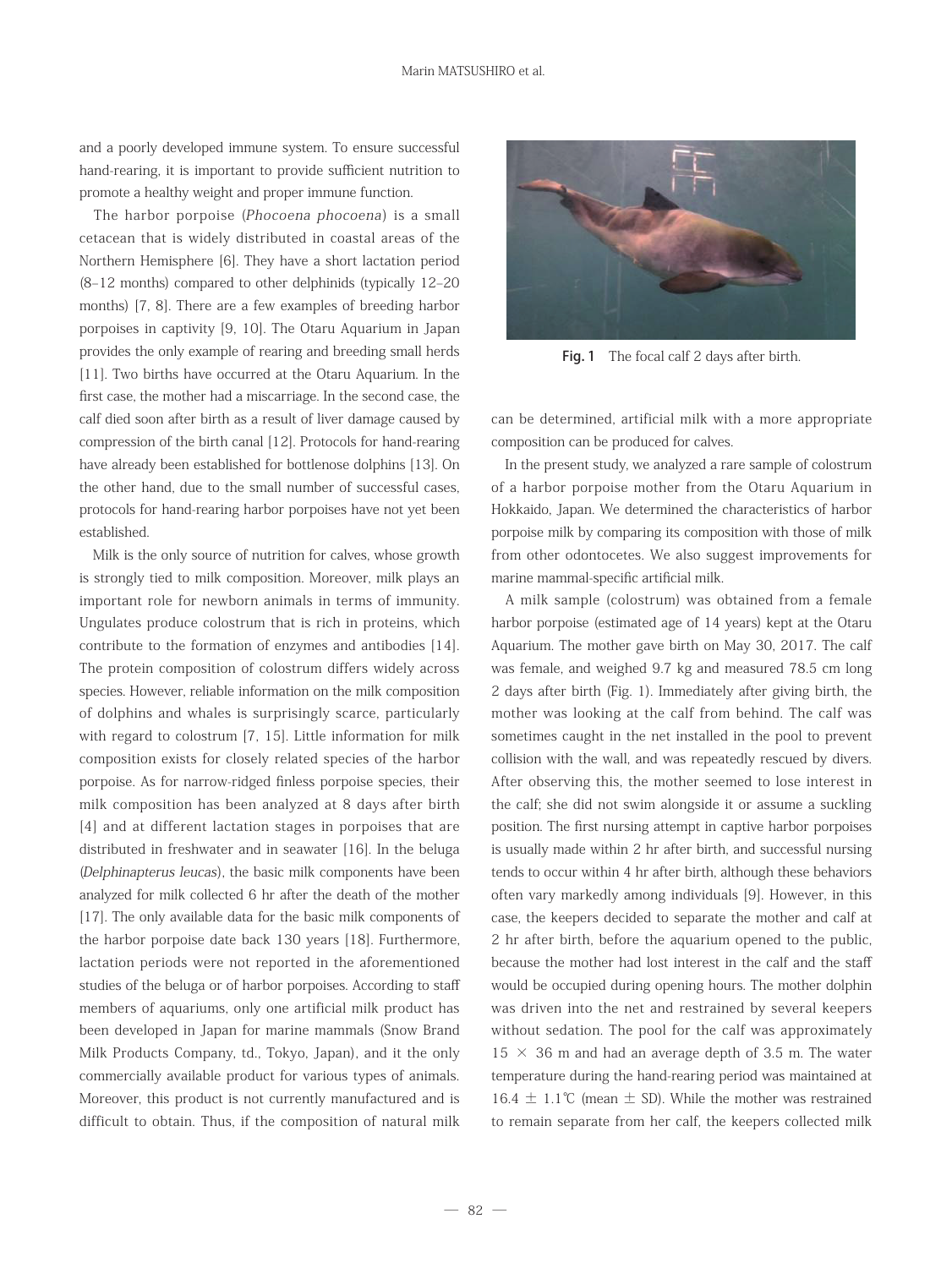from the mother's nipple using a specialized tool and obtained 8 g of colostrum. The tool was designed and modified by the keepers at the Otaru Aquarium to collect milk for bottle-feeding orphans and was constructed from a modified intravenous infusion chamber and 100-ml syringes [19]. The keepers planned to give the colostrum to the calf, but too little was available to feed her. The keepers believed that, to promote hand-rearing success, it would be preferable to determine the milk components at this stage than to give only a small amount of colostrum to the calf. Therefore, the sample was instead used for analysis. Because the mother had not received husbandry training, no further sampling was conducted, as capturing her again would have been overly stressful. The calf was observed and hand-reared by three people on a 24-hr basis. Immediately after the separation, the calf nearly collided with the wall of the hand-rearing pool. Therefore, the keepers stationed themselves along the wall to prevent the calf from colliding with the wall. The calf appeared to become sufficiently familiar with the shape of the pool to largely avoid colliding with its wall in the afternoon. For 13 days after birth, the keepers observed the calf' s behaviors, including sleep, during which the calf floated on the surface of the water and stopped moving for up to 75 min. It is unknown whether this is a normal behavior or unique to the harbor porpoise calf.

 During hand-rearing, the calf was held at the water surface and a feeding tube was inserted into the stomach by three keepers (Fig. 2). The feeding tube was placed 40 cm from the rostrum, and after checking for backflow of gastric juice, the keepers injected artificial milk into its stomach. Beginning 10 days after birth, a transparent feeding tube was used to help determine the presence or absence of gastric-juice backflow and the remaining amount of artificial milk. The keepers performed the artificial-milk feeding at 90-min intervals (16 times/day), and the growth of the calf was monitored by measuring its weight. The composition and amount of the artificial milk were adjusted based on calf weight. Because so few studies have reported the milk components of the harbor porpoise, the keepers decided to refer to the recipe of the artificial milk previously used by the Toba Aquarium to successfully hand-rear a narrow-ridged finless porpoise [4]. This artificial milk recipe was a mixture of Esbilac for dogs (Kyoritsu Seiyaku Corporation, Tokyo, Japan), fresh cream (Snow Brand Milk Products Company, td., Tokyo, Japan), salmon oil (FISH4DOGS, Worcestershire, UK), and several



Fig. 2 The focal calf being tube-fed in the water by keepers.

supplements. Table 1 presents a 14-day regimen of the artificial milk. The artificial milk was warmed to 36℃ .

The collected colostrum sample was preserved at  $-30$  °C until analysis. The main components of the milk (i.e., water, crude fat, crude protein, and crude ash) were analyzed. The methods are outlined in Table 2 [20]. The milk sample was analyzed at the Japan Food Research Laboratories, Chitose Laboratory, Hokkaido, Japan. The results were compared to the milk composition of six other species of odontocetes [4, 7, 16–18], the milk mixture outlined in the present study, and the commercially available artificial milk developed for marine mammals (Snow Brand Milk Products Company, td., Tokyo, Japan). We then used this information to attempt to formulate an improved artificial milk.

 We were able to successfully collect and analyze the harbor porpoise colostrum. Unfortunately, despite the keepers' efforts, the calf died at 14 days after birth. During hand-rearing, the keepers monitored the condition and growth of the calf 24 hr a day and changed the composition and amount of milk accordingly. However, the calf' s weight increased very little throughout the hand-rearing period, ranging from 9.46 kg to 9.70 kg. Changes in body weight and caloric intake indicated that the artificial milk did not contain enough nutrients for the calf (Fig. 3). At 13 days after birth, the frequency of milkywhite, cream-like floating stools increased significantly, and vomiting was observed, suggesting indigestion. The keepers responded by decreasing the amount of salmon oil from 5 ml to 2 ml per feeding at 14 days after birth (Table 1), but the symptoms did not improve. Ultimately, the calf died 14 days after birth, at a weight of 9.36 kg. The pathologic autopsy showed that the cause of death was acute pneumonia.

The porpoise colostrum contained 48.7% water, 30.4% crude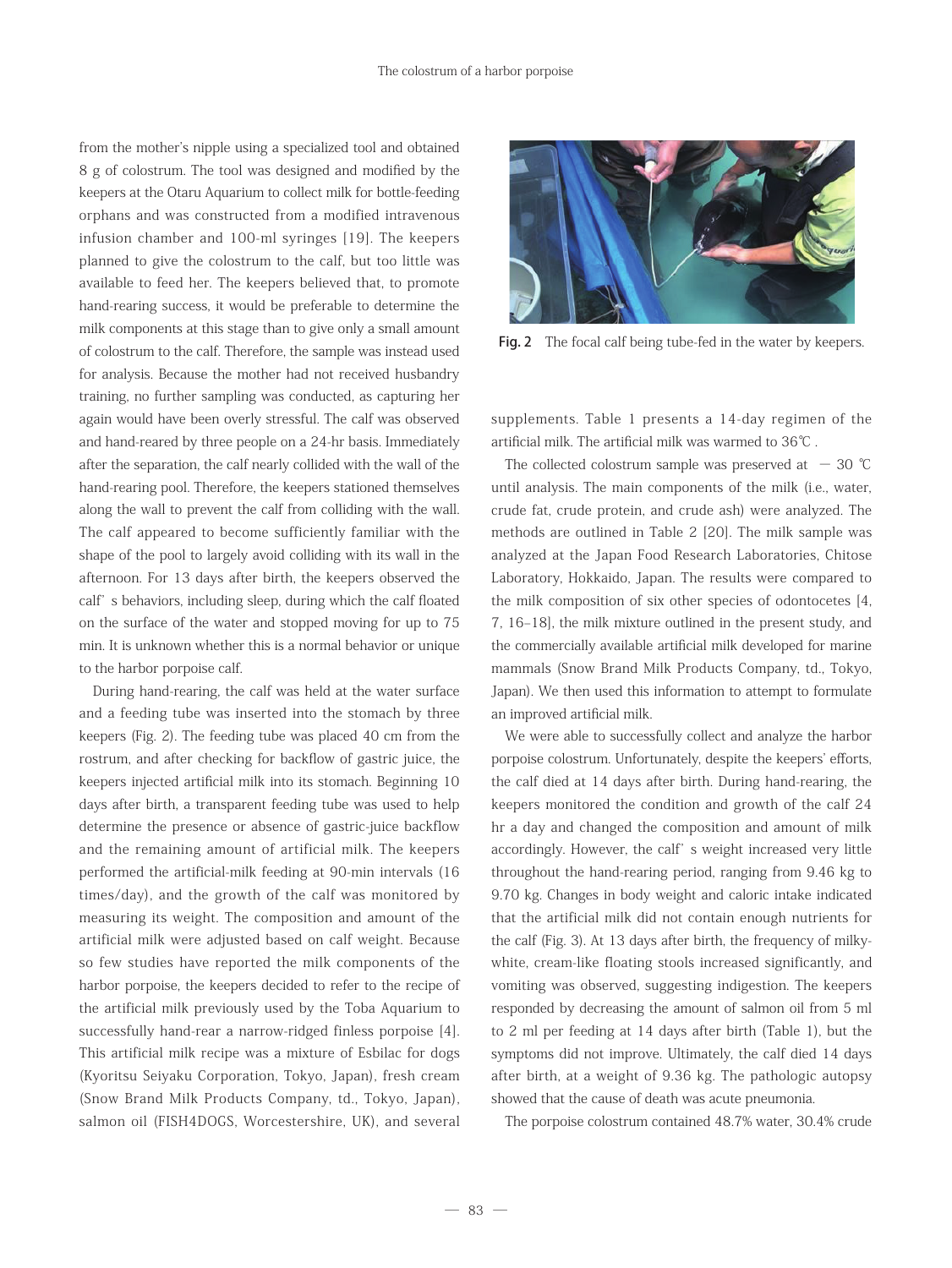| Age<br>Formula<br>(day) |             | Amount<br>$(\text{/feed})$ | Intake calorie<br>(kcal/day) | Fat<br>$(\%)$ | Protein<br>$(\%)$ | Carbohydrate<br>$(\%)$ |  |
|-------------------------|-------------|----------------------------|------------------------------|---------------|-------------------|------------------------|--|
| 2                       | 20% Esbilac | 40 ml                      | 345.6                        | 8             | 6.6               | 3                      |  |
|                         | 20% Esbilac | $40$ ml                    |                              |               |                   |                        |  |
| 3                       | fresh cream | 4 ml                       | 510.6                        | 11.3          | 6.1               | 2.9                    |  |
|                         | 20% Esbilac | 40 ml                      |                              |               |                   |                        |  |
| $\overline{4}$          | fresh cream | 4 ml                       | 818                          | 11.3          | 7                 | 4.7                    |  |
|                         | salmon oil  | $2 \mathrm{ml}$            |                              |               |                   |                        |  |
|                         | 20% Esbilac | 40 ml                      |                              |               |                   |                        |  |
| $\mathbf 5$             | fresh cream | 4 ml                       | 945.6                        | 11.3          | $\overline{7}$    | 4.7                    |  |
|                         | salmon oil  | $2\ \mathrm{ml}$           |                              |               |                   |                        |  |
|                         | 25% Esbilac | 40 ml                      |                              |               |                   |                        |  |
| 6                       | fresh cream | $4\mathrm{m}$              | 999.6                        | 13.1          | 8.4               | 5.3                    |  |
|                         | salmon oil  | $2\ \mathrm{ml}$           |                              |               |                   |                        |  |
|                         | 25% Esbilac | 50 ml                      |                              |               |                   |                        |  |
| $\,7$                   | fresh cream | 4 ml                       | 1062.4                       | 12.5          | 8.4               | $\,$ 5 $\,$            |  |
|                         | salmon oil  | 2 ml                       |                              |               |                   |                        |  |
|                         | 25% Esbilac | 50 ml                      |                              |               |                   |                        |  |
| 8                       | fresh cream | 4 ml                       | 1086                         | 12.5          | 8.4               | 5                      |  |
|                         | salmon oil  | $2\ \mathrm{ml}$           |                              |               |                   |                        |  |
|                         | 25% Esbilac | 55 ml                      |                              |               |                   |                        |  |
| $\,9$                   | fresh cream | 4 ml                       | 1099.5                       | 12.3          | 8.4               | 5                      |  |
|                         | salmon oil  | $2\ \mathrm{ml}$           |                              |               |                   |                        |  |
|                         | 25% Esbilac | 59 ml                      |                              |               |                   |                        |  |
| 10                      | fresh cream | 4 ml                       | 1236.4                       | 12.2          | 8.7               | 5.4                    |  |
|                         | salmon oil  | 3 ml                       |                              |               |                   |                        |  |
|                         | 25% Esbilac | 63 ml                      |                              |               |                   |                        |  |
| 11                      | fresh cream | 4 ml                       | 1550.9                       | 12            | 9.1               | 6.4                    |  |
|                         | salmon oil  | $5\ {\rm ml}$              |                              |               |                   |                        |  |
|                         | 25% Esbilac | 63 ml                      |                              |               |                   |                        |  |
| 12                      | fresh cream | $4\mathrm{ml}$             | 1754.7                       | 12            | 9.1               | 6.4                    |  |
|                         | salmon oil  | $5 \mathrm{ml}$            |                              |               |                   |                        |  |
| 13                      | 25% Esbilac | 63 ml                      |                              |               |                   |                        |  |
|                         | fresh cream | 4 ml                       | 1754                         | 12.4          | 9.1               | 6.4                    |  |
|                         | salmon oil  | $5 \mathrm{ml}$            |                              |               |                   |                        |  |
|                         | 25% Esbilac | 66 ml                      |                              |               |                   |                        |  |
| 14                      | fresh cream | 4 ml                       | 1137.8                       | 12            | 8.4               | 4.7                    |  |
|                         | salmon oil  | $2 \mathrm{ml}$            |                              |               |                   |                        |  |

Table 1 The 14-day artificial milk regimen.

Fat, protein, and carbohydrate are expressed on a dry matter basis.

(based on Wakabayashi et al., 2014 [4])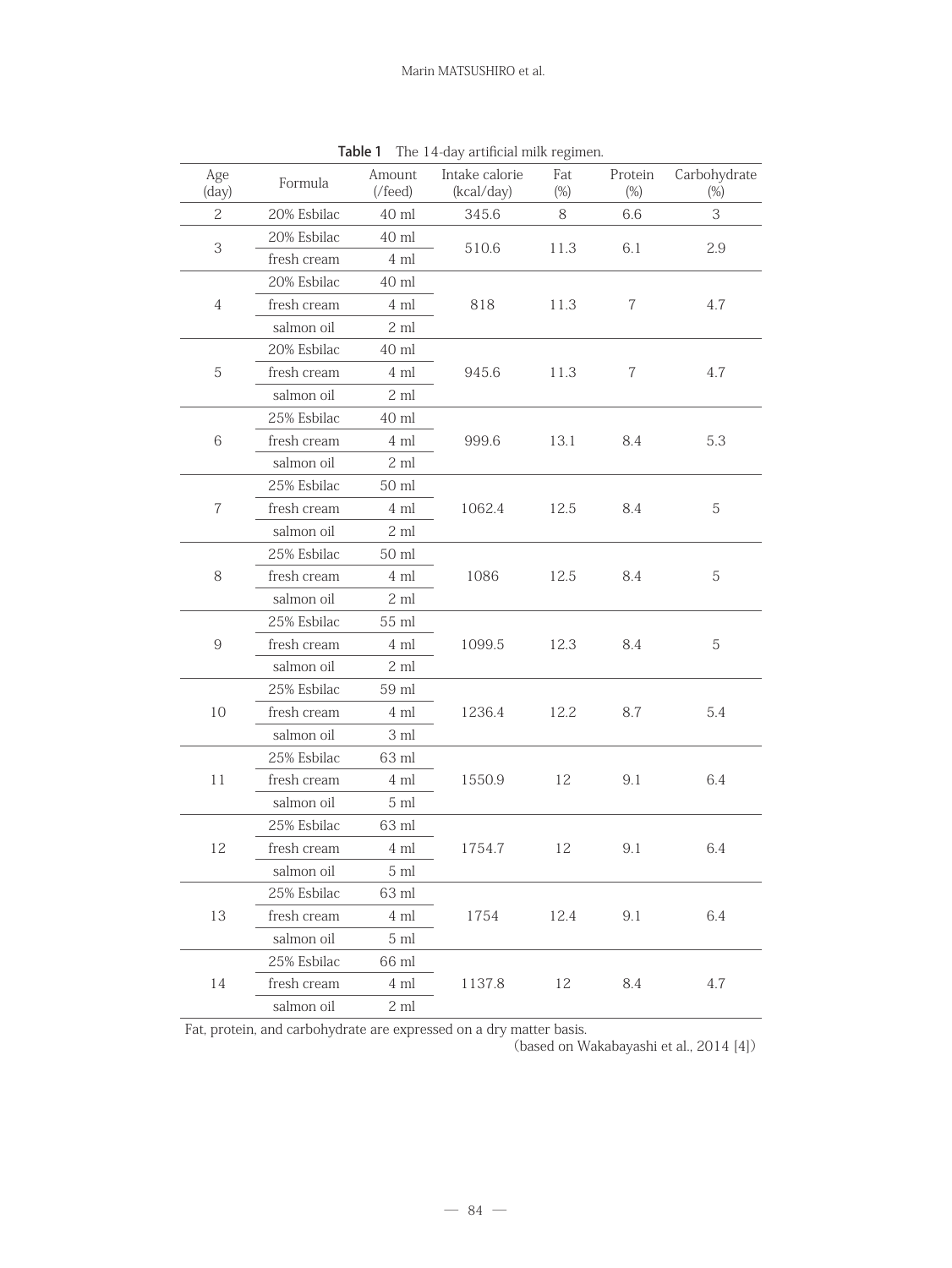| Components    | Methods                                                                      |
|---------------|------------------------------------------------------------------------------|
| Water         | Air-oven method. AOAC Official Method 930.15                                 |
| Crude fat     | Acid hydrolysis-diethyl ether extraction method, AOAC Official Method 954.02 |
| Crude protein | Kjeldahl method, AOAC Official Method 991.20                                 |
| Crude ash     | Ashing method, AOAC Official Method 942.05                                   |

Table 2 The analytical methods used in this study are listed with corresponding references.





fat, 20.3% crude protein, and 0.8% crude ash. The milk content analysis indicated that harbor porpoise colostrum contained less water and more crude fat and crude protein than that of terrestrial mammals; these characteristics were consistent with the colostrum of other marine mammals [7, 8]. The only previous study of harbor porpoise milk reported 41.1% water, 45.8% fat, 11.2% protein, and 0.57% ash [18], which constitutes higher fat and lower water, protein, and ash levels than in the present study (Table 3). However, this previous study was conducted more than 130 years ago and included only one sample from an unknown lactation stage. The harbor porpoise colostrum tended to have less water, higher fat (by 0.4–20.2%), higher protein (by 4.7–11.9%), and nearly identical ash content compared to other species of odontocetes (Table 3); however, direct comparisons with results from previous studies of other odontocetes should be done with caution, as the sampling periods ranged from early to intermediate stages of lactation (Table 3). Compared to related species, the harbor porpoise colostrum has less water, but higher fat and protein, contents than narrow-ridged finless porpoise (early

lactation stage) (Table 3) [4, 16]. Similarly, compared to beluga (unknown lactation stage) which has similar habitat, the harbor porpoise colostrum has less water, but higher fat and protein contents (Table 3) [17].

 Marine mammal calves must adapt to lower-temperature marine environments. Therefore, most marine mammals produce milk that is higher in fat and energy than that of the terrestrial mammals to which they are most closely related [8]. The fat content of odontocete milk ranges from 10 to 30% [7]; however, the crude fat of harbor porpoise milk is relatively high among odontocetes (30.4% in the present study; 45.8% reported previously). Harbor porpoises are distributed in cold temperate waters [6]; therefore, their newborns may need to accumulate body fat within a short feeding period via relatively high-fat milk to maintain a constant body temperature. In some pinnipeds and cetaceans, fat levels increase with the stage of lactation. For example, the fat concentration in common bottlenose dolphin milk increases from about 10% at birth to over 20% during late lactation [15]; the same pattern has been observed in northern elephant seals (Mirounga angustirostris)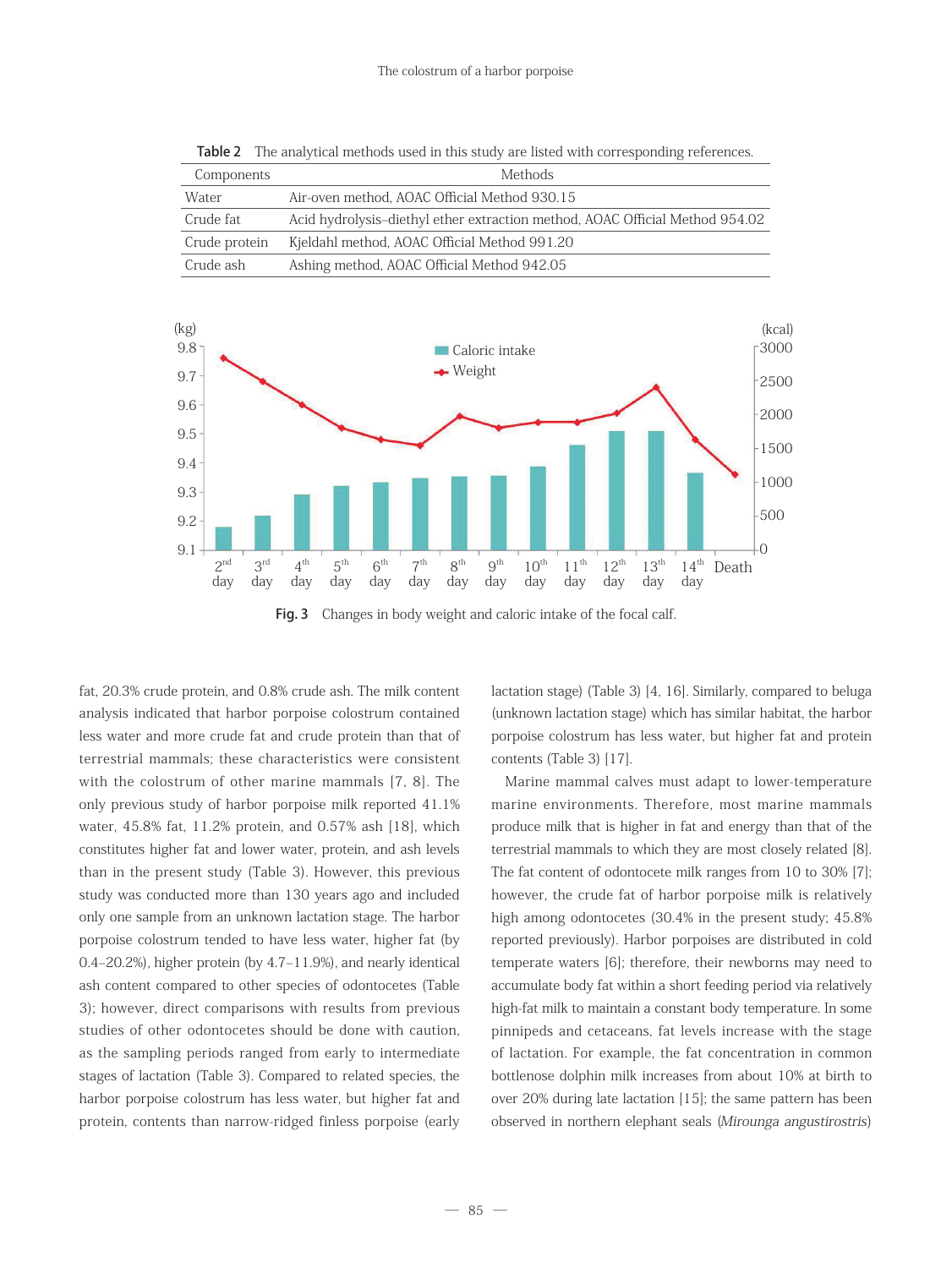| Species<br>(Scientific binomial)                                | Duration of gestation           | Duration of<br>lactation        | Age at first<br>major solids | $\mathbf N$              | Lactation stage<br>(days)       |  |
|-----------------------------------------------------------------|---------------------------------|---------------------------------|------------------------------|--------------------------|---------------------------------|--|
| Short-beaked common dolphin<br>(Delphinus delphis)              | $10-11$ months                  | 16 months                       | ??                           |                          | Mid                             |  |
| Indian Ocean humpback dolphin<br>(Sousa plumbea)                | $10-11$ months                  | ??                              | ??                           |                          | Mid                             |  |
| Pantropical spotted dolphin<br>(Stenella attenuata)             | little more than<br>11 months   | 20 months                       | 3-7months                    | 3                        | Mid-late                        |  |
| Common bottlenose dolphin<br>(Tursiops truncatus)               | about 12 months                 | 19 months                       | $4-11$ months                | 17                       | 210-360                         |  |
| Beluga<br>(Delphinapterus leucas)                               | 14 months                       | 20-24 months                    | 12 months                    |                          | ??                              |  |
| Narrow-ridged finless porpoise<br>(Neophocaena asiaeorientalis) | ??                              | ??                              | 4-5 months                   | $3 - 5$                  | Early                           |  |
|                                                                 |                                 |                                 |                              |                          | Early<br>(8 days after birth)   |  |
| Harbor porpoise                                                 | $10 - 11$<br>months             | 8-12 months                     | 2-3 months                   |                          | ??                              |  |
| (Phocoena Phocoena)                                             |                                 |                                 |                              |                          | Colostrum                       |  |
| Commercially available artificial milk                          | $\hspace{0.1mm}-\hspace{0.1mm}$ | $\hspace{0.1mm}-\hspace{0.1mm}$ | $\sim$                       | $\overline{\phantom{a}}$ | $\hspace{0.1mm}-\hspace{0.1mm}$ |  |

Table 3 Lactation and milk composition of seven species of odontocetes, and composition of artificial milk powder for marine mammals.

<sup>1)</sup> Lauer and Baker (1968) [17], <sup>2)</sup> Zeng et al. (2017) [16], <sup>3)</sup> Wakabayashi et al. (2014) [4], <sup>4)</sup> Purdie (1885) [18], <sup>5)</sup> This study,

<sup>6)</sup> Snow Brand Milk Products Company, Limited, Tokyo, Japan (diluted to 3 times by hot water as shown in the package)

and Antarctic minke whales (Balaenoptera bonaerensis) [21, 22]. The crude fat of the harbor porpoise was 30.4% in colostrum, but the proportion of fat may increase during the intermediate stage of lactation. In addition, the crude protein content of the harbor porpoise colostrum in the present study (20.3%) was relatively high among odontocetes. The colostrum of ungulates is rich in immunoglobulin, which serves as passive immunity to offspring [14]. In prenatal cetaceans, a previous study has suggested that only a small amount of immunoglobulin is transferred from the epitheliochorial placenta [14]. Although we were unable to analyze a detailed protein profile, the colostrum of the harbor porpoise was rich in protein. Therefore, the immunoglobulins were likely transferred to the calf mainly through the colostrum. In this way, colostrum in harbor porpoises may function to protect calves from surrounding causal agents.

 We also compared the results of the present study with the compositions of two types of artificial milk: a keeperformulated milk based on that used at the Toba Aquarium, and the only commercially available milk made specifically for marine mammals (Snow Brand Milk Products Company, td., Tokyo, Japan). The keeper-formulated artificial milk contained

8–13.1% fat and 6.6–9.1% protein (Table 1). Thus, the milk was low in fat and protein compared to harbor porpoise colostrum. Furthermore, in the present case, the caloric content of the formula given each day to the calf ranged from 345.6 to 1,754.7 kcal (Table 1, Fig. 3). Previous research has demonstrated that the minimum number of calories necessary to sustain life in the harbor porpoise is 200 kcal/kg/day [23]. The calf in this study weighed around 9.5 kg; thus, she needed a caloric intake of over 1,900 kcal. Therefore, her body weight likely did not increase due to insufficient calorie intake, especially during the period until 10 days after birth. In this case, the keepers were concerned about diarrhea and reduced the amount of milk, which caused an insufficient caloric intake for the calf. In hindsight, the keepers should have increased the amount of milk supply to provide the required calories while also considering the calf' s physical condition.

 The commercial milk contained 15% fat, 3.76% protein, 0.7% ash, and 0.14% sugar, indicating that it was also low in fat and protein compared to the harbor porpoise colostrum. This artificial milk product should be mixed with supplemental fat and protein before feeding it to the calves of harbor porpoises or other species. Because the milk fat of marine mammals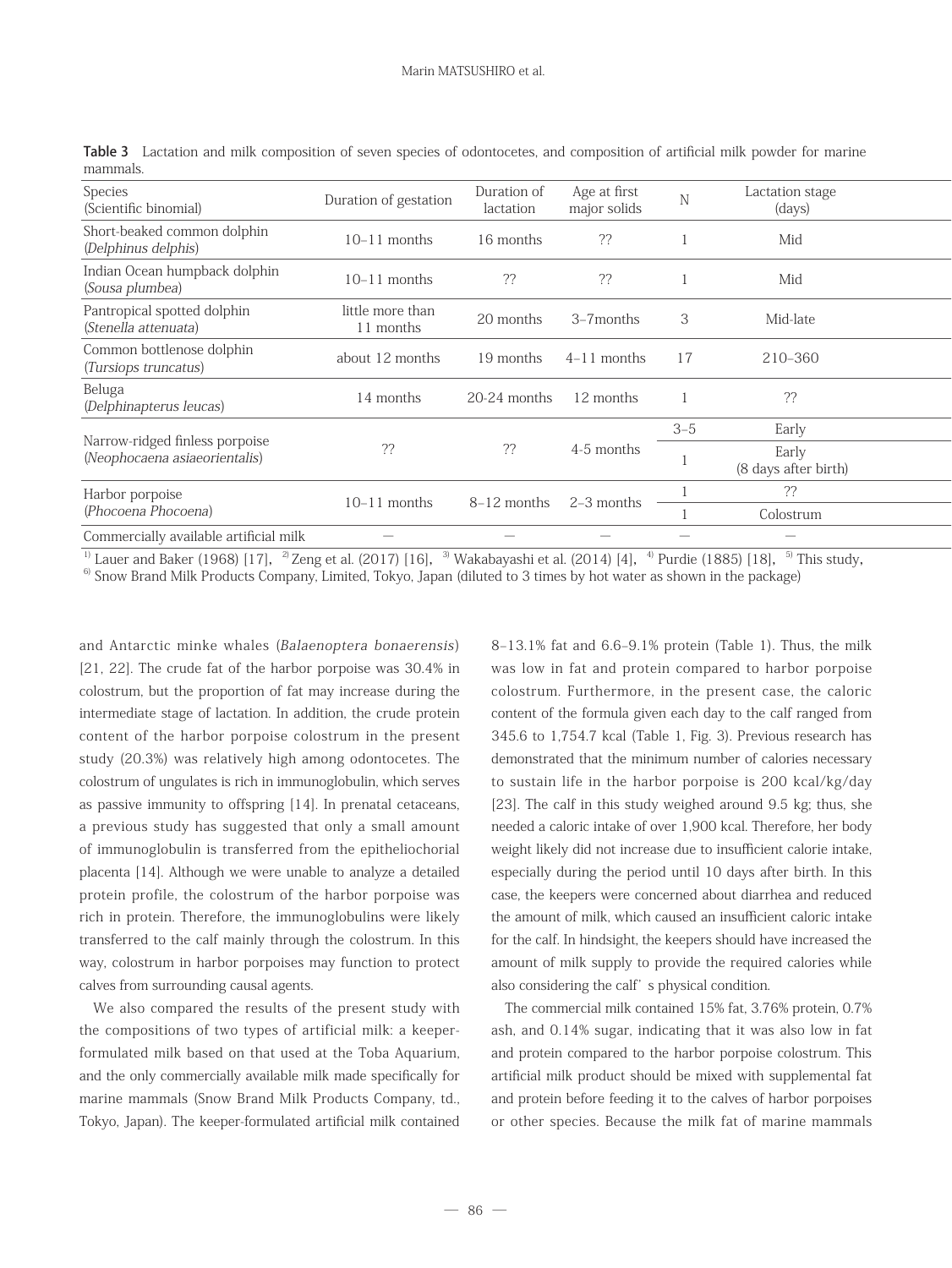Gross composition, duration of gestation, duration of lactation, and age of first major solids originate from Oftedal (2011) [8] except for species annotated with superscripts.

also includes unsaturated fatty acids, fish oil is another recommended addition for artificial marine mammal milk; in contrast, fresh cream should be omitted [13, 24]. At the Toba Aquarium, hand-rearing of narrow-ridged finless porpoises has been successful. In contrast to the calf in the present study, one factor contributing to the success of the Toba Aquarium was that the finless porpoise calf was able to take colostrum for the first 5 days after birth [4]. Based on this information, the hand-rearing of newborns that were unable to take colostrum would be particularly difficult. To successfully hand-rear in a case such as the harbor porpoise at the Otaru Aquarium, a method must be established to provide sufficient calories and immunoglobulins or other immune-function substances to calves, even in cases when animals cannot directly consume the colostrum.

 The present study provides valuable information regarding the nutritional composition of harbor porpoise colostrum. However, we still must verify whether the low fat and protein contents of the artificial milk were the cause of the calf' s death at the Otaru Aquarium. The composition of the milk of other marine mammals must be analyzed to formulate appropriate artificial milk products for various species. Whether we will be able to obtain additional harbor porpoise milk samples in the future remains unclear. If so, we must analyze other nutrients as well as important fatty acids and amino acids to produce a more suitable milk supplement for this species. Studying the effect of lactation stage on milk composition would yield even better insight for designing a standard procedure for the entire hand-rearing process, such as that already established for common bottlenose dolphins. Until that time, we have no choice but to develop milk based on the present data as well as on information from other dolphins and marine mammals that feed on similar foods. An artificial milk composition developed based on a detailed analysis of harbor porpoise milk should help to increase the success of hand-rearing.

 We would like to express our sincere gratitude to Otaru Aquarium staff members and keepers, Mamoru Kawamoto, Masahiro Nino, and Keisuke Okamoto for their collection of the precious milk sample. This work was supported by the Rakuno Gakuen University project to promote the industrial development of milk (2018).

#### **REFERENCES**

1. World Association of Zoo Aquariums Home Page. Available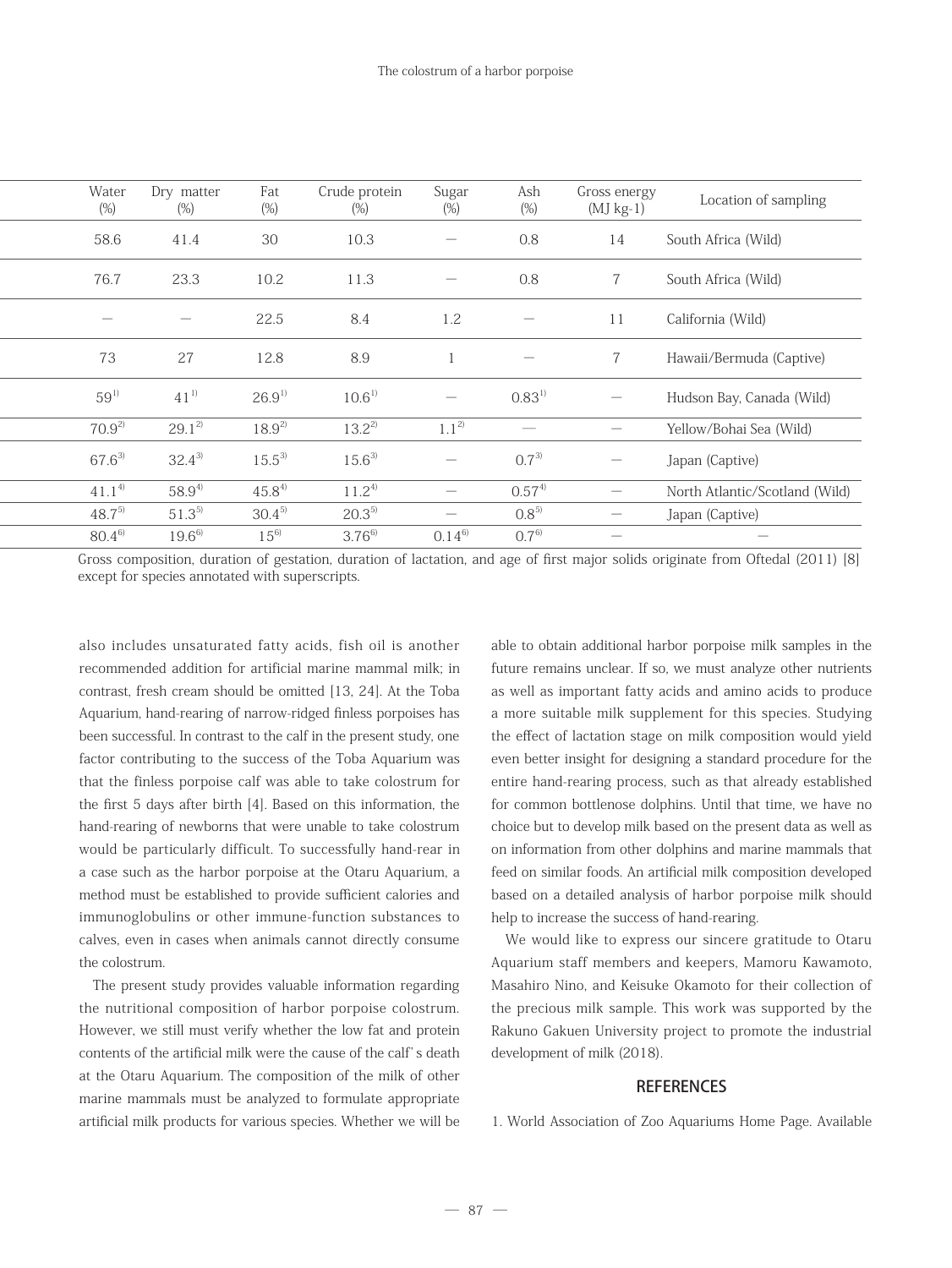from URL: https://www.waza.org/ (accessed 2020-1-18)

- 2. Bergfelt DR, Blum JL, Steinetz BG, Steinman KJ, O'Brien JK, Robeck TR. 2017. Relaxin as a hormonal aid to evaluate pregnancy and pregnancy loss in bottlenose dolphins (Tursiops truncatus). Gen Comp Endocrinol 242: 24-29.
- 3. Adventure World Home Page (https://www.aws-s.com/ topics/detail?id=top1291) (in Japanese, accessed 2020-03- 17)
- 4. Wakabayashi I, Seko A, Handa Y, Kasamatsu M. 2014. Reproduction and artificial nursing of finless porpoise at Toba aquarium. Aquabiology 36(1): 36-43.
- 5. Sweeney JC, Stone R, Campbell M, McBain J, Leger JS, Xitco M, Jensen E, Ridgway S. 2010. Comparative survivability of Tursiops neonates from three US institutions for the decades 1990-1999 and 2000-2009. Aquat Mamm 36: 248-261.
- 6. Read AJ, Hohn AA. 1995. Life in the fast lane: the life history of harbor porpoises from the Gulf of Maine. Mar Mammal Sci 11: 423-440.
- 7. Oftedal OT. 1997. Lactation in whales and dolphins: evidence of divergence between baleen-and toothed-species. J Mammary Gland Biol Neoplasia 2: 205-230.
- 8. Oftedal OT. 2011. Milk of marine mammals. Encyclopedia Dairy Sci 3: 563–580.
- 9. Blanchet M, Wahlberg M, Ishigami T. 2009. First observation of the parturition and peripartum events in a harbor porpoise (Phocoena phocoena). Aquat Mamm 35: 473-480.
- 10. Blanchet M, Nance T, Ast C, Wahlberg M, Acquarone M. 2008. First case of a monitored pregnancy of a harbour porpoise (Phocoena phocoena) under human care. Aquat Mamm 34: 9.
- 11. Otaru aquarium Home Page (https://otaru-aq.jp/) (in Japanese, accessed 2019-12-23)
- 12. Seiichi K, Norihira M, Mikiko O, Masahiro N, Masatoshi T, Nobuya I. 2018. A case of a monitored pregnancy of Harbour porpoise Phocoena phocoena under human care. J Jpn Assoc Zoo Aqu 60: 33-35.
- 13. Baumgartner K, Lacave G, Sweeney JC, Will H. 2018. A

suggested birth protocol for bottlenose dolphins (Tursiops truncatus)–updated 2015, Zoo Nuremberg. Aquat Mamm 44: 100-109.

- 14. Langer P. 2009. Differences in the composition of colostrum and milk in eutherians reflect differences in immunoglobulin transfer. J Mammal 90: 332-339.
- 15. West KL, Oftedal OT, Carpenter JR, Krames BJ, Campbell M, Sweeney JC. 2007. Effect of lactation stage and concurrent pregnancy on milk composition in the dolphin. J Zool 273: 148-160.
- 16. Zeng X, Huang S, Qian Z, Hao Y, Wang D, Ji J. Nabi G. 2017. Characterization of milk composition in narrow-ridged finless porpoises (Neophocaena asiaeorientalis) at different lactation stages. Mar Mammal Sci 33: 803-816
- 17. Lauer BH, Baker BE. 1968. Whale milk. I. Fin whale (Balaenoptera physalus) and beluga whale (Delphinapterus leucas) milk: gross composition and fatty acid constitution. Can J Zool 47: 95-97.
- 18. Purdie P. 1885. Chemical composition of the milk of the porpoise. Chem News J Phys Sci 52: 170.
- 19. Kawamoto M. 2014. The case of artificial nursing of pinnipeds in Otaru aquarium. Isana 61: 40-43. (in Japanese)
- 20. Pomeranz Y, Meloan CE. 1987. Food analysis: Theory and practice. 2nd ed., Van Nostrand Reinhold, New York.
- 21. Riedman M, Ortiz CL. 1979. Changes in milk composition during lactation in the northern elephant seal. Physiol Zool 52: 240-249.
- 22. Best PB. 1982. Seasonal abundance, feeding, reproduction, age and growth in minke whales off Durban (with incidental observations from the Antarctic). Rep int Whal Commn (special issue 32): 759-786.
- 23. Reeves RR, Folkens PA. 2002. Sea Mammals of the World, pp. 402-405. A. & C. Black, London.
- 24. Kastelein RA, Schooneman NM, Staal C, Boer H. 1997. A method for tube-feeding juvenile harbour porpoises (Phocoena phocoena). In The biology of the harbour porpoise, pp. 63-83. De Spil Publishers, Woerden.